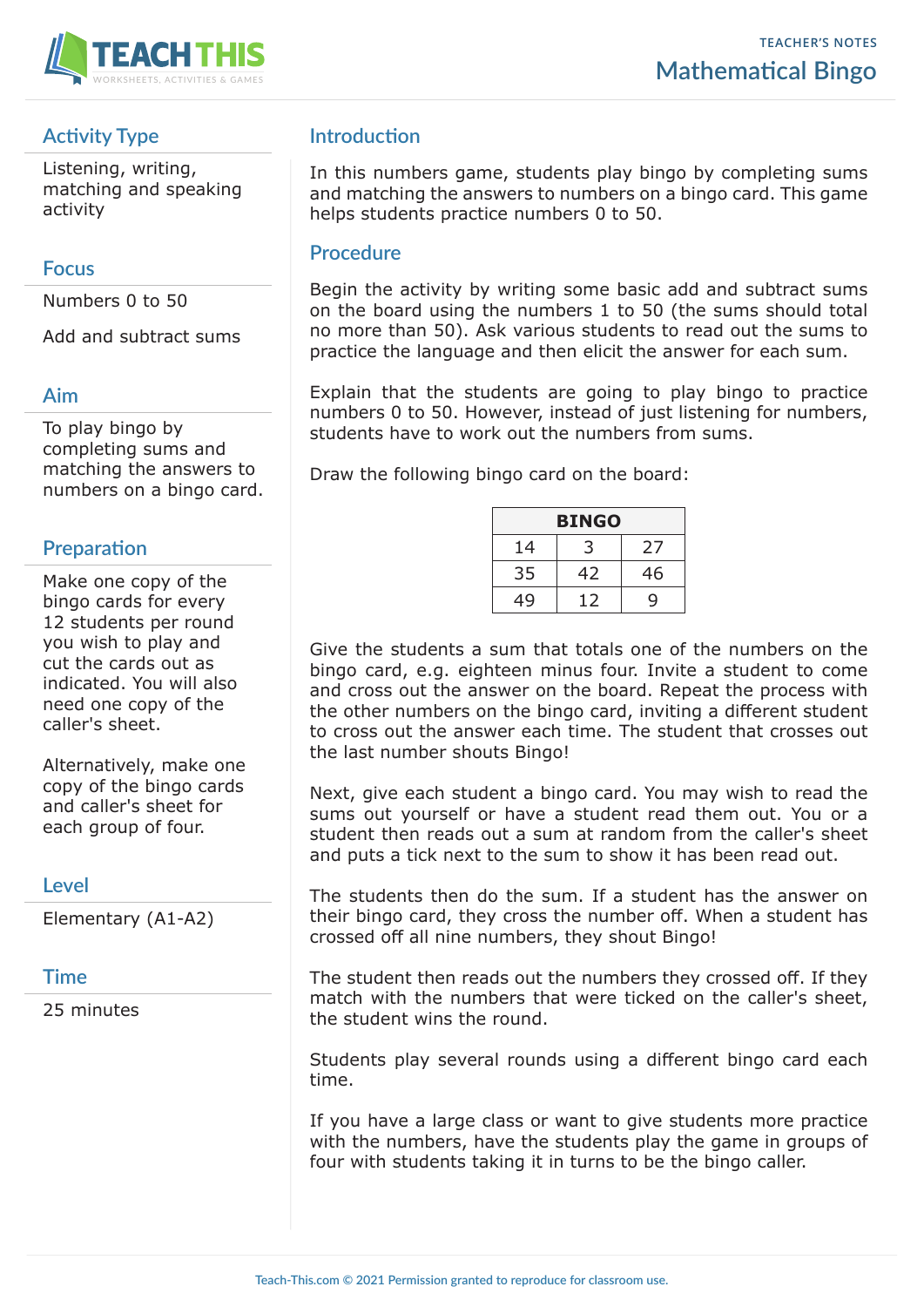

**NUMBERS Mathematical Bingo**

|        | <b>BINGO</b>   |    |                  | <b>BINGO</b>     |                |                | <b>BINGO</b>     |    |                |
|--------|----------------|----|------------------|------------------|----------------|----------------|------------------|----|----------------|
|        | 36             | 48 | 12               | 25               | $\overline{2}$ | 46             | 22               | 38 | $\mathsf{3}$   |
| $\chi$ | $\mathbf{1}$   | 24 | 23               | 32               | 24             | 11             | 14               | 35 | 50             |
|        | 31             | 12 | 47               | 49               | 37             | 13             | 10               | 26 | 5              |
|        | <b>BINGO</b>   |    |                  | <b>BINGO</b>     |                | <b>BINGO</b>   |                  |    |                |
|        | $\overline{9}$ | 27 | 37               | 16               | 5              | 40             | 17               | 29 | $6\,$          |
|        | $\overline{4}$ | 15 | 44               | 33               | 28             | $\overline{2}$ | 34               | 41 | 39             |
|        | 30             | 21 | 39               | 8                | 20             | 38             | $\overline{7}$   | 19 | 48             |
|        | <b>BINGO</b>   |    |                  | <b>BINGO</b>     |                |                | <b>BINGO</b>     |    |                |
|        | 42             | 30 | $\overline{7}$   | 41               | 8              | 28             | 18               | 27 | 3              |
|        | 18             | 29 | 49               | 5                | 31             | 43<br>$\perp$  | 40               | 6  | 32             |
|        | $\overline{4}$ | 16 | $\boldsymbol{0}$ | 19               | 17             | $\mathbf 1$    | $\boldsymbol{0}$ | 44 | 20             |
|        | <b>BINGO</b>   |    |                  | <b>BINGO</b>     |                |                | <b>BINGO</b>     |    |                |
|        | 21             | 45 | $\mathsf{3}$     | $10\,$           | 14             | $\overline{2}$ | 47               | 35 | $\mathbf 1$    |
|        | $\overline{9}$ | 36 | 15               | $\boldsymbol{6}$ | 22             | 44             | 11               | 45 | $\overline{4}$ |
|        | 43             | 33 | 50               | 46               | 25             | 34             | 13               | 26 | 23             |